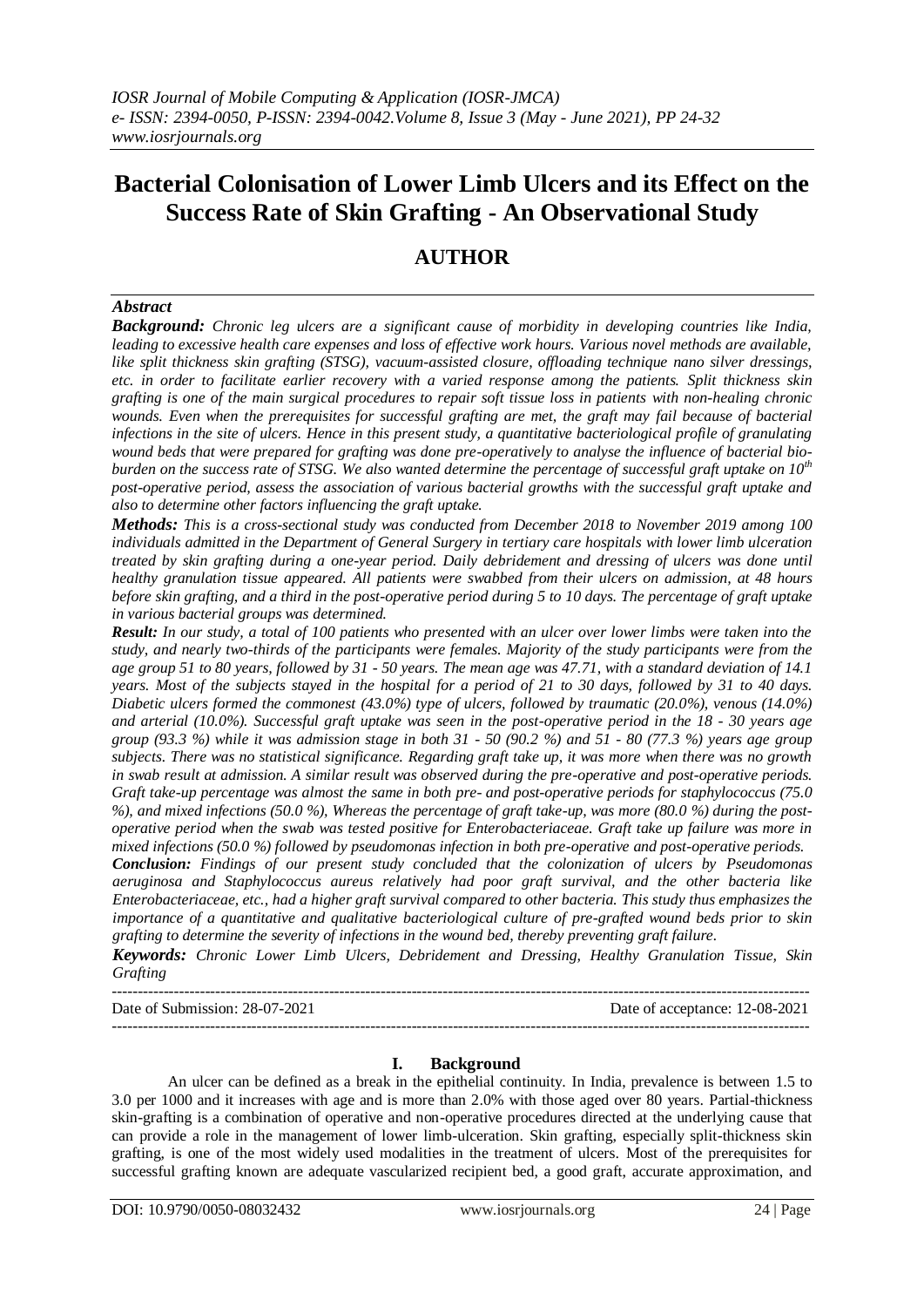immobilization of the graft in relation to the ulcers in the focus of applying pop to the ulcers, avoiding the fluid– collection under the graft and best nursing care.

Even when these conditions are managed, the graft may fail because of bacterial infections in the site of ulcers. Six groups of bacteria have been noticed as reducing the success rate of skin-grafting - Betahaemolytic streptococci, staphylococci, *E. coli*, pseudomonas, klebsiella and proteus. In developing countries like India, most of the patients are suffering from non-healing ulcers, and they come from poor-socio-economic status; that's why they cannot afford treatment and high-grade broad-spectrum antibiotics which suppress the above-mentioned bacterial action. A secondarily great deal of time and effort is spent in pre-operative and postoperative care to rid the ulcer of colonized bacteria. Anyway, there is small information on the effect of wound colonization on graft-uptake.

#### **Aim**

To analyse the bacterial colonization of lower limb ulcers and its effect on the success rate of skin-grafting.

#### **Objectives**

- a) To determine the bacterial profile among the study subjects at various time periods.
- b) To determine the percentage of successful graft uptake on 10th post-operative period.
- c) To assess the association of various bacterial growths with the successful graft uptake.
- d) To determine other factors influencing the graft uptake.



*Figure 1. Traumatic Ulcer Over Foot*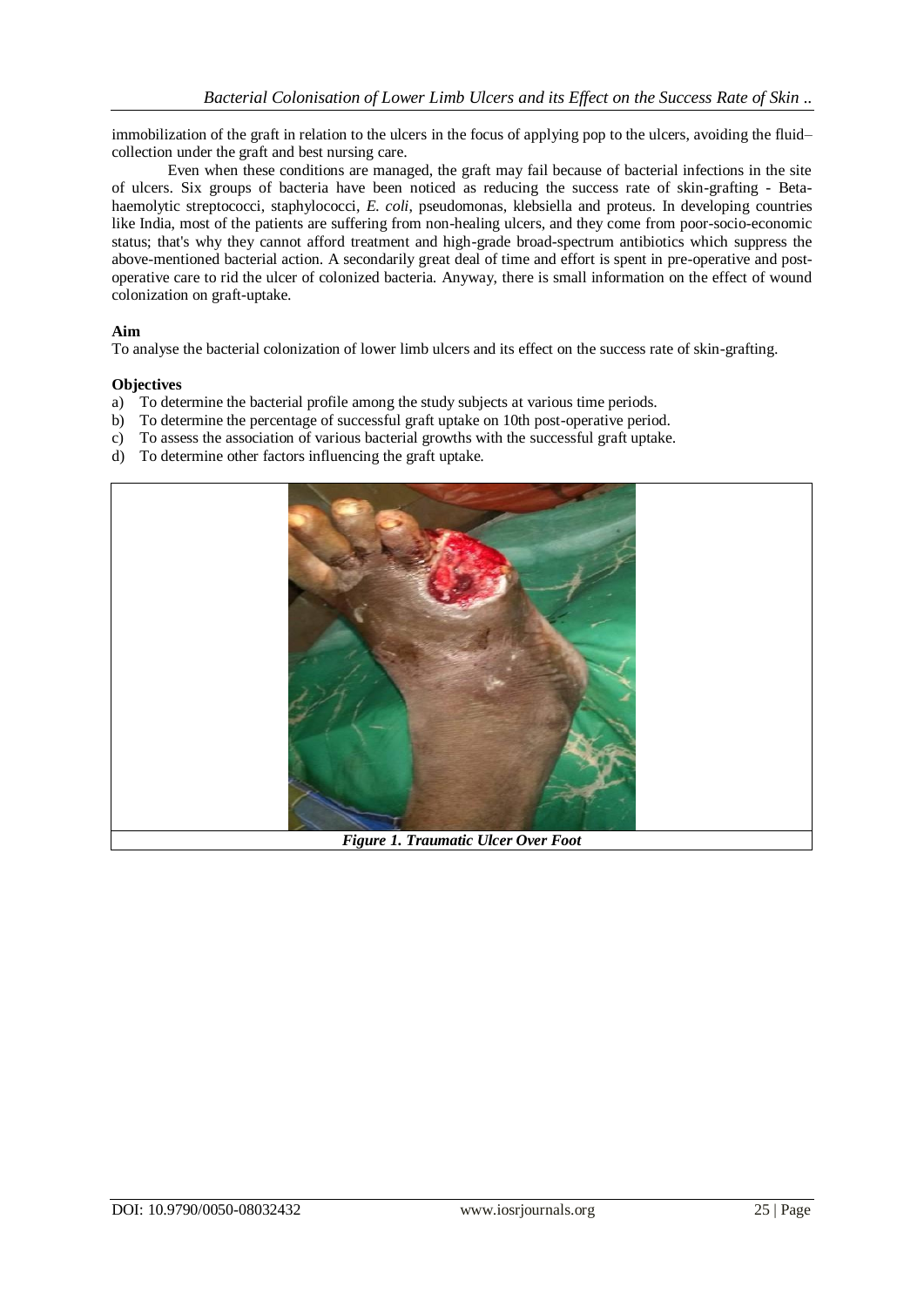*Bacterial Colonisation of Lower Limb Ulcers and its Effect on the Success Rate of Skin ..*





**Figure 3. Diabetic Ulcer Over Leg**



**Figure 4. Healing of Ulcer After Graft**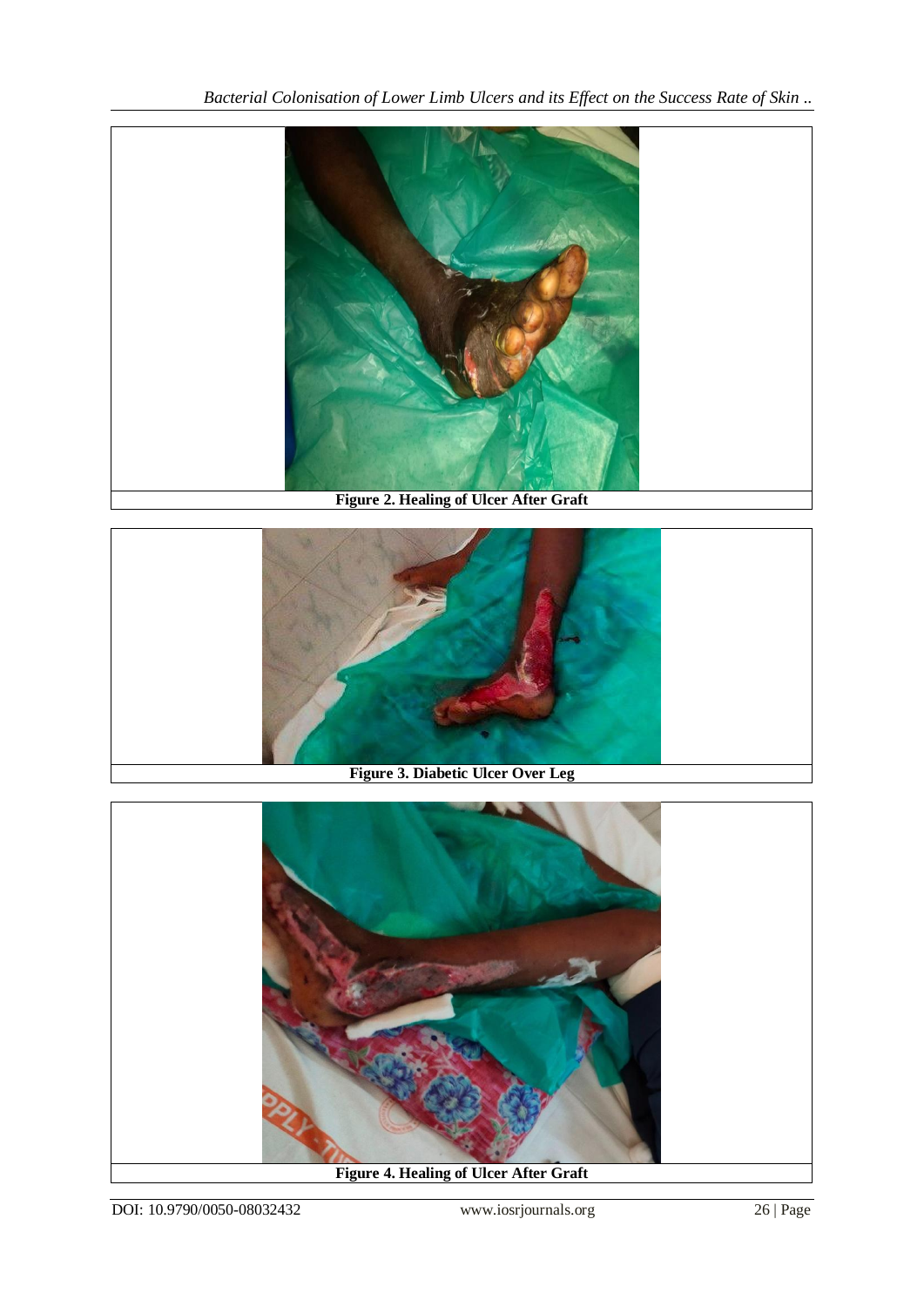## **II. Methods**

This is a cross sectional study conducted among one hundred consecutive patients who presented with lower limb ulceration and were admitted during December 2018 to November 2019 under the Department of General Surgery, SVRRGGH, Tirupati for split skin grafting.

#### **Inclusion Criteria**

- 1. Non healing ulcer on the lower limb.
- 2. Age more than 20 years of both gender.
- 3. Venous ulcer and arterial insufficiency ulcer over the lower limb.

#### **Exclusion Criteria**

- 1. Skin grafts in areas other than lower limbs.
- 2. Presence of the slough on the recipient ulcer area.

#### **Sampling and Sample Size calculation**

Every consecutive patient who presented to the outpatient department of General Surgery with lower limb ulcerations after considering inclusion and exclusion criteria were selected for the study. Sample size calculation:

Considering prevalence of chronic leg ulcers (p) as 1.0% among adults as per the literature  $[x]$ , q=100-p i.e., 99.0%, and with an absolute precision of 2% (d), z value being 1.96 at 95% confidence interval, the total sample size was estimated to be 95 based on the formula,  $n=z^2(pq/d^2)$ . The same was rounded off to 100. (Sharma R, Sharma RK, Goyal P, Sharma A, Suresh M, Saurav. Review of chronic leg ulcers over a period of one year in a tertiary care hospital in North India. Sch. J. App. Med. Sci., 2016; 4(4D):1392-7.)

After obtaining prior ethics approval for this study was obtained from the ethical committee of the institution and informed and written consent from all the participants, the study was undertaken.

Every patient was examined thoroughly, and blood was taken for investigations like haemoglobin, blood urea, serum creatine, serum electrolytes, and fasting blood sugar and post prandial blood sugar (PPBS). Their resting arterial ankle pressure was measured, and the venous system was assessed by Doppler ultrasound. Wherever appropriate, patients had venous surgery, arterial surgery, angioplasty, or lumbar sympathectomy before skin grafting.

The swabs from each patient were taken for pus culture and sensitivity at the time of admission and then at 48 hours before grafting (pre-operative period). Third swab was taken at the post-operative period on the 5<sup>th</sup> and 10<sup>th</sup> day. Ulcer size and graft uptake was assessed by tracing on graph paper.

Suitable patients underwent dressings, debridements, venous surgeries, and lumbar sympathectomy and amputations, etc., other treatments included a period of bed rest, limb elevation if there was no evidence of arterial disease, antibiotics were prescribed if there was evidence of cellulitis and surgical debridement was done if necessary before skin grafting. Graft taken from the thigh or any suitable region was fenestrated or meshed, and was then suitably positioned on freshly debrided ulcers in all cases. Appropriate sutures were put or were stapled, and also plaster of paris (POP) was applied to hold the graft in position. Cotton wool dressing was done, and the graft was inspected first on the  $5<sup>th</sup>$  post-operative day. Repeat grafts on all cells with rejected grafts were taken as new cases. After 5 days, the graft was inspected, if the graft was taken, the area was cleaned, redressed with saline, and a support bandage was applied. If skin graft take was doubtful and slough was present on the ulcer, the graft was rolled, cleaned with saline, and dressed. Graft uptake was assessed by the surgeon on day ten and at intervals after that.

#### **Statistical Analysis**

Data were recorded in MS Excel and SPSS version 18.0 software and Epitools online free version calculator was used for statistical analysis. The continuous variables were expressed in terms of mean and standard deviation and categorical data in terms of percentages/proportions. To assess the association between the factors influencing the successful graft uptake, Chi-square test or Fisher's exact tests were used appropriately. The difference in proportions was assessed using z-test for difference in proportions. A *P*-value of<0.05 was considered as statistically significant.

## **III. Results**

In the present study, nearly two-thirds of the participants were females (70.0%), and the rest were males. Majority of the study participants were from the age group 31 - 80 years (85.0%). The mean age was 47.71, with a standard deviation of 14.1 years. Concerning the type of ulcer, majority (43. %) of the participants had diabetes, followed by traumatic (20.0%) and venous (14.0%), respectively. Only 10.0 % of the subjects had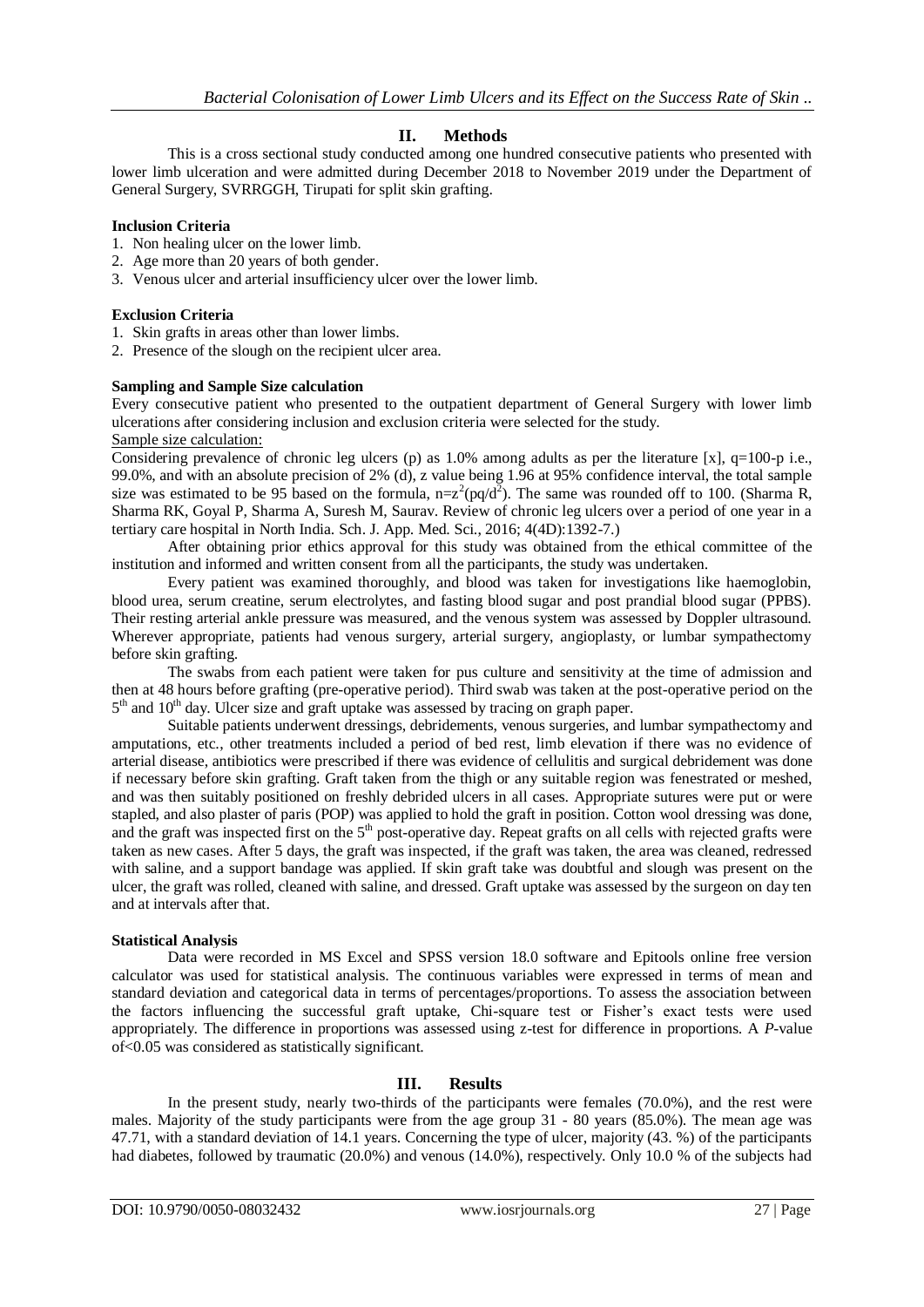arterial type of ulcer. Leg was the most commonly affected site in the lower limb (38.0%) and most i.e., 45.0% stayed in the hospital for 21 to 30 days period [Table-1]

The bacterial growth was positive among 86.0%, 63.0% and 69.0% at the time of admission, in the preoperative period and at  $10<sup>th</sup>$  day of post-operative period respectively. Staphylococcus aureus was the commonest growth in all being (56.0%) at the time of admission, 36.0% in the pre-operative period and 27.0% in the post-operative period. [Table-2]

The proportion of successful uptake of the graft appeared to be higher among those with no bacterial growth on the  $10<sup>th</sup>$  post operative day (83.9%) followed by those who were positive for enterobacteriaceae (80.0%), staph. aureus (74.1%), pseudomonas (54.5%) and least with combined infection of staph. aureus and pseudomonas (50.0%). However, the proportions of successful uptake did not vary significantly among different bacterial growths when compared to pre-operative and post-operative period. It either did not vary among those with no growth also  $(P>0.05)$  [Table-3]

Though proportion of successful uptake of the graft at any time was lesser among those with bacterial growth, there was no significant difference among the bacterial growth during various periods of time with the successful uptake (*P*>0.05). [Table-4]

None of the factors like age-group, gender, pre-operative or the post-operative bacterial growths of staph. aureus, enterobacteriaceae, pseudomonas with or without staph. aureus were found to influence the successful uptake of the graft  $(P>0.05)$ . [Table-5]

| <b>Variables</b>                                                                                                                                 | Frequency ( $n = 100$ ) | Percentage (%) |  |  |
|--------------------------------------------------------------------------------------------------------------------------------------------------|-------------------------|----------------|--|--|
| <b>Age Group in Years</b>                                                                                                                        |                         |                |  |  |
| $18 - 30$                                                                                                                                        | 15                      | 15.0           |  |  |
| $31 - 50$                                                                                                                                        | 41                      | 41.0           |  |  |
| $51 - 80$                                                                                                                                        | 44                      | 44.0           |  |  |
| Gender                                                                                                                                           |                         |                |  |  |
| Female                                                                                                                                           | 70                      | 70.0           |  |  |
| Male                                                                                                                                             | 30                      | 30.0           |  |  |
| <b>Type of Ulcer</b>                                                                                                                             |                         |                |  |  |
| Arterial                                                                                                                                         | 10                      | 10.0           |  |  |
| Venous                                                                                                                                           | 14                      | 14.0           |  |  |
| Mixed venous & arterial                                                                                                                          | 13                      | 13.0           |  |  |
| Traumatic                                                                                                                                        | 20                      | 20.0           |  |  |
| Diabetic                                                                                                                                         | 43                      | 43.0           |  |  |
| <b>Location of Ulcer</b>                                                                                                                         |                         |                |  |  |
| Foot                                                                                                                                             | 30                      | 30.0           |  |  |
| Foot and leg                                                                                                                                     | 19                      | 19.0           |  |  |
| Leg                                                                                                                                              | 38                      | 38.0           |  |  |
| Thigh                                                                                                                                            | 9                       | 9.0            |  |  |
| Thigh and leg                                                                                                                                    | 4                       | 4.0            |  |  |
| Duration of hospital stay in days                                                                                                                |                         |                |  |  |
| 16-20                                                                                                                                            | 9                       | 9.0            |  |  |
| $21 - 30$                                                                                                                                        | 45                      | 45.0           |  |  |
| $31 - 40$                                                                                                                                        | 31                      | 31.0           |  |  |
| >40                                                                                                                                              | 15                      | 15.0           |  |  |
| Table 1. Distribution of the study participants based on socio-demographic details, location and type of ulcers and duration<br>of hospital stay |                         |                |  |  |

| <b>Bacterial Swab Result</b>                  | Frequency $(n = 100)$ | Percentage $(\% )$ |
|-----------------------------------------------|-----------------------|--------------------|
| At the time of admission                      |                       |                    |
| No growth                                     | 14                    | 14.0               |
| Staph aureus                                  | 56                    | 56.0               |
| Pseudomonas                                   | 12                    | 12.0               |
| Enterobacteriaceae                            | 10                    | 10.0               |
| Staph aureus+ Pseudomonas                     | 8                     | 8.0                |
| <b>Pre-operative period</b>                   |                       |                    |
| No growth                                     | 37                    | 37.0               |
| Enterobacteriaceae                            | 15                    | 15.0               |
| Staph aureus                                  | 36                    | 36.0               |
| Pseudomonas                                   | 8                     | 8.0                |
| Staph aureus+ Pseudomonas                     | $\overline{4}$        | 4.0                |
| Post-operative period at 10 <sup>th</sup> day |                       |                    |
| No growth                                     | 31                    | 31.0               |
| Enterobacteriaceae                            | 25                    | 25.0               |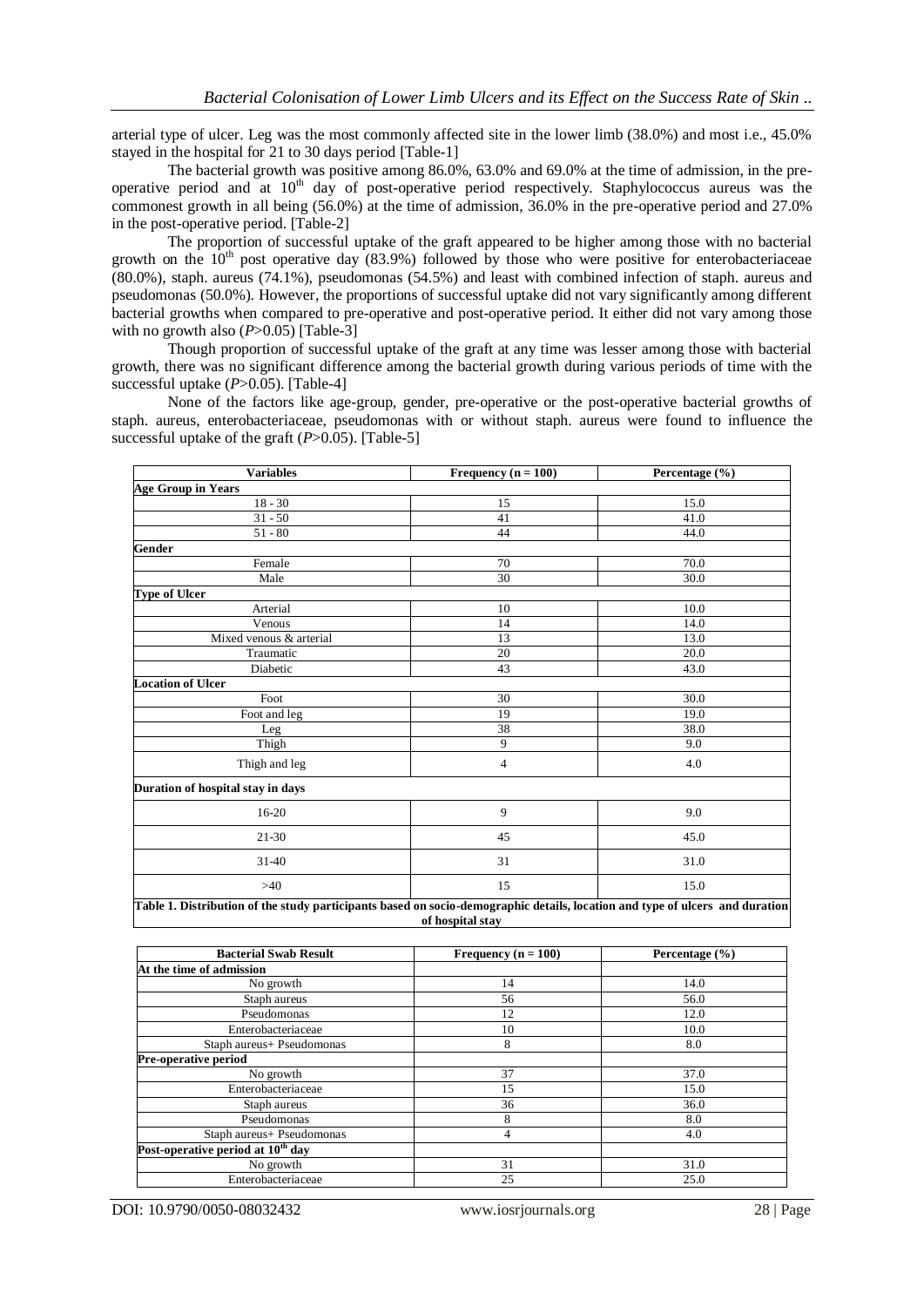| Staph aureus                                                                                        |  |  |  |  |
|-----------------------------------------------------------------------------------------------------|--|--|--|--|
| Pseudomonas                                                                                         |  |  |  |  |
| Staph aureus+ Pseudomonas                                                                           |  |  |  |  |
| Table 2. Distribution of Study Participants by Bacterial Swab Results during different time periods |  |  |  |  |

| Growth status <sup>§</sup>                                                                                              | Successful Graft uptake              |                         |                                                          |                                     | P-value |
|-------------------------------------------------------------------------------------------------------------------------|--------------------------------------|-------------------------|----------------------------------------------------------|-------------------------------------|---------|
|                                                                                                                         | Total n for pre-<br>operative period | Pre-operative<br>period | Total n for 10 <sup>th</sup><br>post-operative<br>period | On $10^{th}$ post-<br>operative day |         |
| No growth                                                                                                               | 37(100.0)                            | 32(86.5)                | 31(100.0)                                                | 26(83.9)                            | 0.38    |
| Staph. aureus                                                                                                           | 36(100.0)                            | 27(75.0)                | 27(100.0)                                                | 20(74.1)                            | 0.47    |
| Enterobacteriaceae                                                                                                      | 15 (100.0)                           | 10(66.7)                | 25(100.0)                                                | 20(80.0)                            | 0.17    |
| Pseudomonas                                                                                                             | 8 (100.0)                            | 5(62.5)                 | 11(100.0)                                                | 6(54.5)                             | 0.36    |
| Staph aureus+ Pseudomonas                                                                                               | 4(100.0)                             | 2(50.0)                 | 6(100.0)                                                 | 3(50.0)                             | 0.5     |
| Table 3. Comparing the proportions of successful graft uptake during pre and the 10 <sup>th</sup> post-operative period |                                      |                         |                                                          |                                     |         |

§One-tailed z-test applied

| <b>Bacterial growth</b>      | Successful Graft uptake at different time periods |                                                                                                 | $\chi$ 2 value |  |
|------------------------------|---------------------------------------------------|-------------------------------------------------------------------------------------------------|----------------|--|
|                              | <b>Yes</b>                                        | No.                                                                                             | $(P$ -value)   |  |
|                              |                                                   | At admission                                                                                    |                |  |
| Yes                          | 70(85.4)                                          | 16(88.9)                                                                                        |                |  |
| No.                          | 12(14.6)                                          | 02(11.1)                                                                                        | $(1.00)^8$     |  |
|                              |                                                   | In the Pre-operative period                                                                     |                |  |
| Yes                          | 44 (57.9)                                         | 19(79.2)                                                                                        | 3.54           |  |
| N <sub>0</sub>               | 32(42.1)                                          | 05(20.8)                                                                                        | (0.06)         |  |
| In the Post-operative period |                                                   |                                                                                                 |                |  |
| Yes                          | 49(65.3)                                          | 20(80.0)                                                                                        | 1.88           |  |
| N <sub>0</sub>               | 26(34.7)                                          | 05(20.0)                                                                                        | (0.17)         |  |
|                              |                                                   | Table 4. Association of bacterial growth with successful graft uptake in different time periods |                |  |

§ Fisher's exact test applied

| Factors influencing the graft uptake                                                                                | Successful Graft uptake on 10 <sup>th</sup> post-operative day |           | $\chi$ 2 value |  |  |
|---------------------------------------------------------------------------------------------------------------------|----------------------------------------------------------------|-----------|----------------|--|--|
|                                                                                                                     | Yes                                                            | No.       | $(P$ -value)   |  |  |
| Age-group                                                                                                           |                                                                |           |                |  |  |
| $\leq 50$                                                                                                           | 45(80.3)                                                       | 11(19.7)  | 1.95           |  |  |
| >50                                                                                                                 | 30(68.1)                                                       | 14 (31.9) | (0.16)         |  |  |
| Gender                                                                                                              |                                                                |           |                |  |  |
| Male                                                                                                                | 25(83.3)                                                       | 05(16.7)  | 1.59           |  |  |
| Female                                                                                                              | 50(71.4)                                                       | 20(28.6)  | (0.21)         |  |  |
| Swab result in pre-op period                                                                                        |                                                                |           |                |  |  |
| Staph aureus                                                                                                        | 27(75.0)                                                       | 09(25.0)  | 1.28           |  |  |
| Enterobacteriaceae                                                                                                  | 10(66.7)                                                       | 05(33.3)  | (0.53)         |  |  |
| Pseudomonas with or without Staph aureus                                                                            | 07(58.3)                                                       | 05(41.7)  |                |  |  |
| Swab result on 10 <sup>th</sup> post-op day                                                                         |                                                                |           |                |  |  |
| Staph aureus                                                                                                        | 20(74.1)                                                       | 07(25.9)  | 2.82           |  |  |
| Enterobacteriaceae                                                                                                  | 20(80.0)                                                       | 05(20.0)  | (0.24)         |  |  |
| Pseudomonas with or without Staph aureus                                                                            | 09(56.3)                                                       | 07(43.7)  |                |  |  |
| Table 5. Association of factors affecting the successful graft uptake on the 10 <sup>th</sup> post-operative period |                                                                |           |                |  |  |

#### **IV. Discussion**

The study was conducted from December 2018 to November 2019; a total of 100 patients who presented with an ulcer over lower limbs were taken into study. In the present study, nearly two-third of the participants were females, and the rest were males. The purpose of this study was to know the bacterial burden on lower limb ulcers during admission, pre-operative, and post-operatively by pus culture and sensitivity and bacterial bio-burden, which influence the success rate of skin grafting. STSG is the standard gold treatment for skin defects due to chronic non-healing wounds. Even though the success rate of skin grafts depends on multiple factors, a well vascularised non-infected wound bed before grafting is crucial.

In our study, a total of 100 patients with an ulcer over lower limbs were considered, and nearly twothird of the participants was females, and the rest were males. Majority of the study participants were from the age group 51 - 80 years, followed by 31 - 50 years. The mean age was 47.71, with a standard deviation of 14.1 years. Regarding the number of days of hospital stay, most of the subjects stayed for 21 - 30 days, followed by 31 - 40 days. Only 9 % of the subjects had a stay of 16 - 20 days. Concerning the type of ulcer, majority (43.0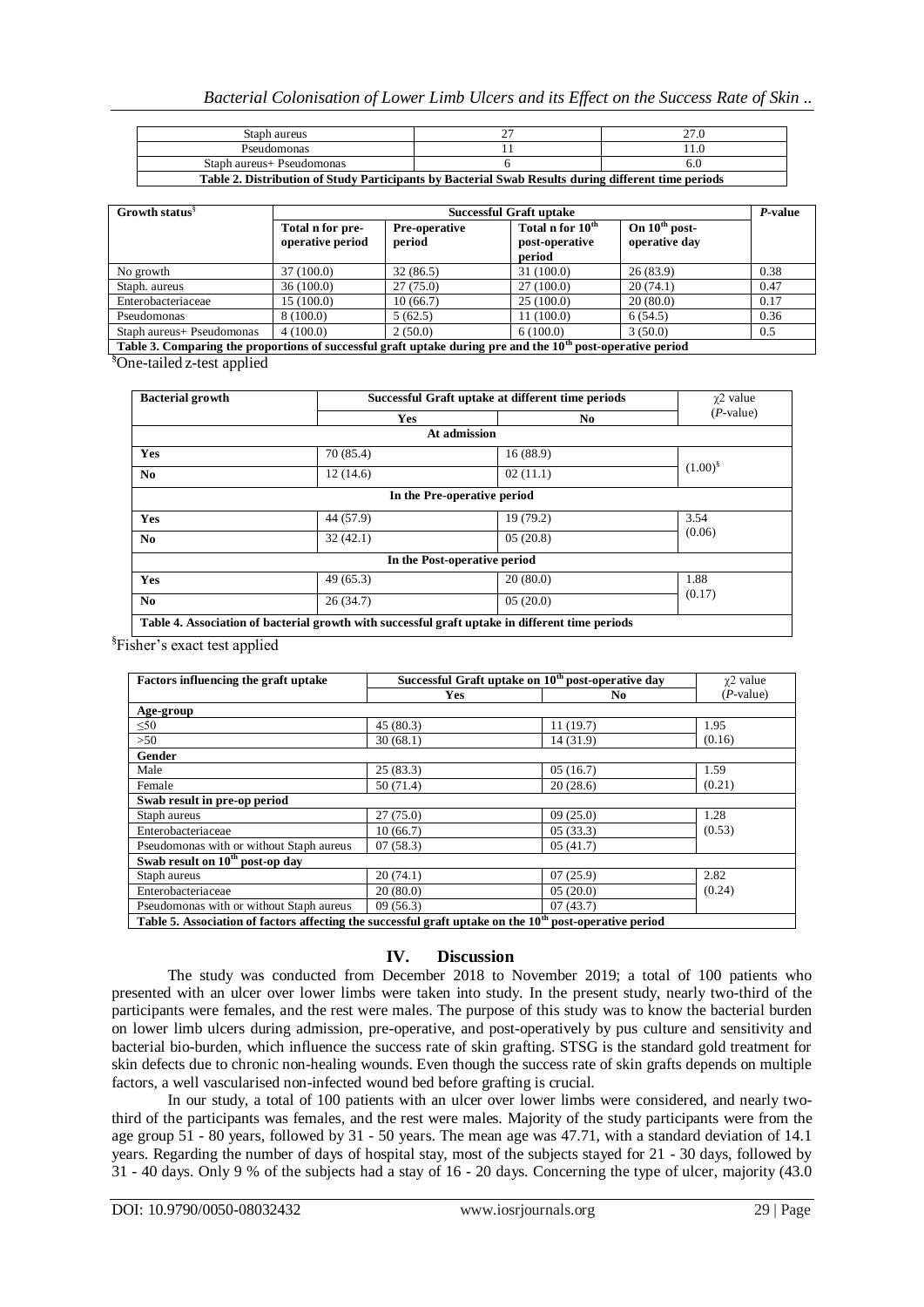%) of the participants had diabetes, followed by traumatic (20.0 %) and venous (14.0 %), respectively. Only 10.0 % of the subjects had the arterial type of ulcer. About the gender distribution of type of ulcer, majority of the female participants had diabetic ulcers (40.0 %). A similar observation was seen in males (50.0 %). At the same time, no male participants had arterial ulcers. There was a statistically significant difference in proportions between gender and type of ulcer. Traumatic ulcers (33.3 %) and venous ulcers (26.7 %) were more common among the 18 - 30 years age group. At the same time, it was diabetic in subjects of the age group 31 - 50 years (46.3 % and 51 - 80 years (47.4 %).

In the present study, most of the participants had an ulcer on the leg (38.0 %) followed by the foot (30.0 %) followed by the thigh. In majority of the female subjects, the ulcer was located on the leg (35.7 %), followed by the foot (31.3 %). Similarly, most male subjects also had an ulcer on the leg (43.2%), followed by foot (26.7 %). While the location of ulcers among the subjects in the age group 18 - 30 years was more on foot  $(40.6\%)$ , it was more on the leg in the subjects with age groups 31 - 50 years  $(41.5\%)$  and 51 - 80 years  $(36.4\%)$ %) respectively.

Out of the 86, more than half of the subjects (56.0 %) had *Staphylococcus aureus* in the swab, followed by Pseudomonas (12.0 %). Few subjects (8.0 %) had mixed infection. During the pre-operative period, majority (36.0 %) of the subjects had *Staphylococcus aureus* infection in the ulcer. About 37.0 % of the subjects had no growth in swab results. During post-operative period, over one quarter (27.0 %) of the subjects had *Staphylococcus aureus* infection, followed by Enterobacteriaceae (25.0 %). At the same time, nearly one-third of the swab results showed no growth of bacteria. During admission, majority of the female (53.0 %) and male (63.4 %) participants were tested positive for *Staph aureus*. In the pre-operative period, most female patients had no growth (38.5 %) in the swab test, while in males, 43.3 % were tested positive in a swab. During postoperative period, the swab test results showed that the share of Enterobacteriaceae was more in females (28.6 %). At the same time, it was *Staph aureus* in males (40.0 %). Swab test result at admission found that all the age groups had a significant proportion of *Staph aureus* infection (53.3 %, 73.2 % & 40.9 %, respectively).

Swab test of the pre-operative period showed that most of the 18 - 30 years and 51 - 80 years age group subjects had no growth (40.0 % & 34.1 % respectively). At the same time, it was a *Staph aureus* in 31 - 50 years age group people. However, there was no statistically significant difference in proportions.

Swab test of the post-operative period reported that there is an equal share of 33.3 % in no growth and Enterobacteriaceae infections in 18 - 30 years, whereas in 51 - 80 years age group subjects, most of them had *Staph aureus* infection (31.7 %). While in 51 - 80 years, majority had no growth (31.8 %), followed by Enterobacteriaceae (25.0 %). However, there was no statistically significant difference in proportions.

Regarding graft take up, it was more when there was no growth in swab result at admission. A similar result was observed during the pre-operative and post-operative periods. Further, in the pre-operative period, there was a statistically significant difference in proportions of graft take up according to bacterial growth in swab result. In both female (78.6 %) and male subjects (90.0 %), the graft was taken up successfully at admission.

Successful graft uptake was seen in post-operative period in the 18 - 30 years age group (93.3 %) while it was admission stage in both  $31 - 50$  (90.2 %) and  $51 - 80$  (77.3 %) years age group subjects. There was no statistical significance. Regarding graft take up, it was more when there was no growth in swab result at admission. A similar result was observed during the pre-operative and post-operative periods. Graft take-up percentage was almost the same in both pre- and post-operative periods for staphylococcus (75.0 %), and mixed infections (50.0 %), Whereas the percentage of graft take-up, was more (80.0 %) during the post-operative period when the swab was tested positive for Enterobacteriaceae. Graft take up failure was more in mixed infections (50.0 %) followed by pseudomonas infection in pre-operative and post-operative periods. Four-fifths of the participants did not have any complications. Fever (9.0 %) and pain (9.0 %) are complications in the remaining participants.

Few studies have analyzed the effect of bacteria on skin graft healing, particularly in the field of chronic lower limb ulceration. The number of organisms has been claimed to be critical, but results were not related to bacterial type. More recent analysis suggests that bacterial swab count taken from a single sample has minimal value as the range of values from a chronic ulcer can be very large. The type of bacteria present is more important. Beta-haemolytic streptococci and Pseudomonas were reported to cause skin graft failure in burns patients more than 30 years ago. Although a relationship between other bacteriological types and the failure of skin grafts has been postulated, this has never been demonstrated. Our study has confirmed that of Jackson et al. in that the isolation of Pseudomonas from an ulcer immediately before skin grafting significantly impairs skin graft take. The presence of Pseudomonas post-operatively also reduced skin graft healing, although a statistically significant difference was not found.

The finding that *S. aureus*, when present on an ulcer immediately before skin grafting, reduces graft take serves to confirm what was previously only suspected. Although its effect was not as large as that seen for Pseudomonas, it was sufficient to significantly reduce median graft take to 41 % and prolong the post-operative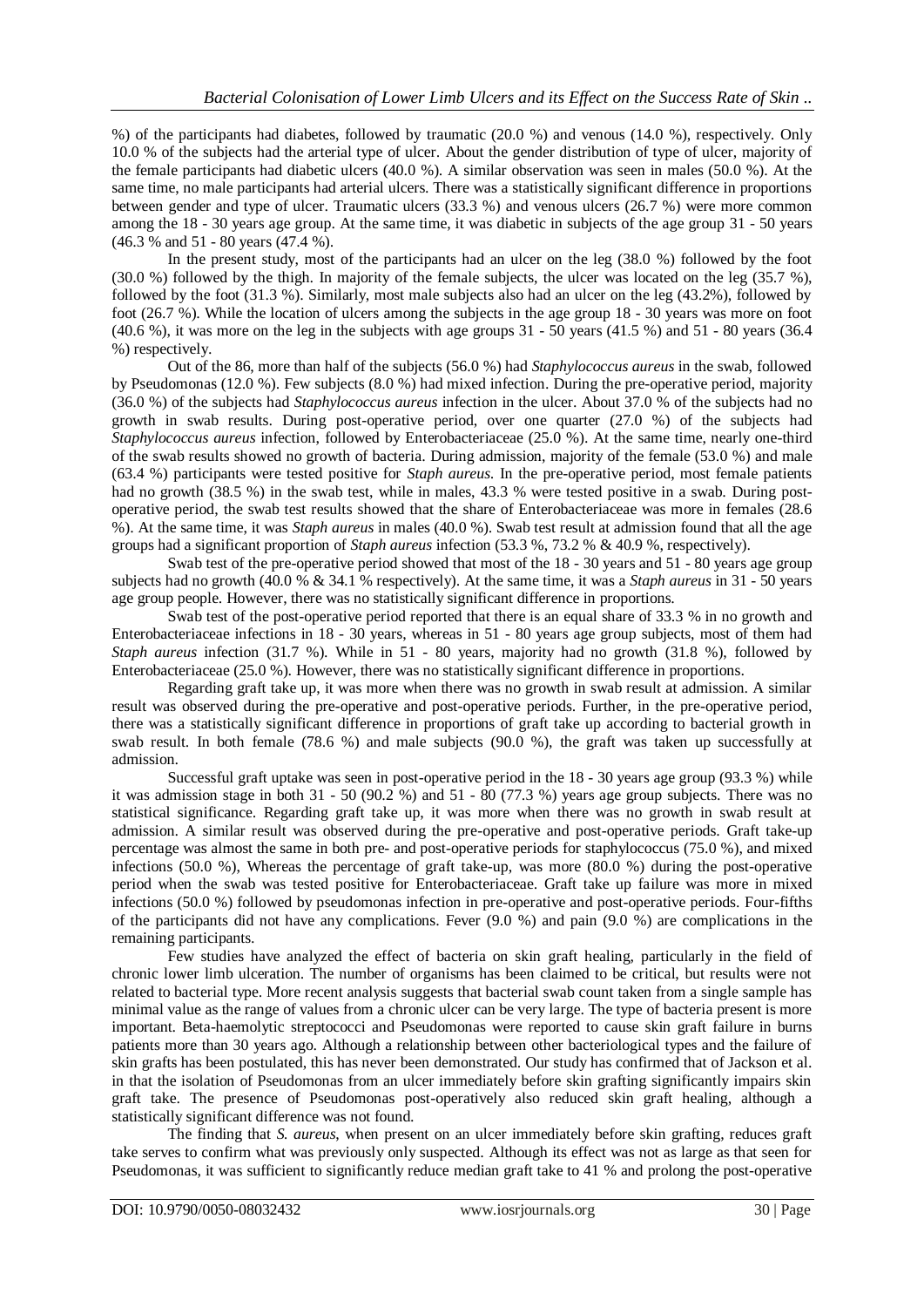stay of these patients. The finding that graft take, when *S. aureus* remains on the ulcer post-operatively, is further reduced to 74 %, suggests that *S. aureus* continues to impair graft healing and its eradication from a chronic ulcer is important.

Staphylococci secrete large number of toxins and enzymes, and it is the enzymes, which include hyaluronidase, fibrinolysis and proteases, that has been suggested to impair the ingrowth of capillaries through the fibrin layer that is laid down between the granulation tissue and the graft. It remains to be seen whether the concentration of staphylococci or its phage-type has a more significant effect on graft take.

The finding that *S. aureus* was present in 15 of the 16 ulcers that either failed to heal initially or that recurred later suggests a potential benefit from specific treatment aimed at eradicating this bacterium from an ulcer. The use of flucloxacillin orally is empirical; there is no evidence to support its use except, perhaps when cellulitis occurs. So far, the use of topical antibiotics has proved ineffective and a frequent cause of allergic reactions.

The study of traumatic ulcers has shown that in the absence of significant vascular disease, whether *S. aureus* is present or not, the immediate and long-term success of skin grafts is excellent. We have measured transcutaneous oxygen (TcPo2) levels in a subsequent group of patients with active ulceration and found that it can be shallow in the skin surrounding both venous and arterial ulcers. However, it is not reduced around traumatic ulcers. As oxygen is essential for wound healing, this low TcPo2 around vascular ulcers might explain our early and long-term failures.

The management of chronic lower limb ulceration is often empirical. The myth that an ulcer will almost universally recur after skin grafting can condemn the ulcer patient to a life-long rota of clinic attendance and district nurse visits. This study shows what can be achieved by an experienced team - a 90 % initial skin graft was taken with only seven ulcers still active after a median follow-up of 1 year. We accept that a proportion of these ulcers would have healed with outpatient treatment and, in some cases, pinch grafts. However, the 3 - 8 weeks of inpatient care is more than offset by the immediate relief of pain and the reduction in dressings and district nurse visits. The late failure rate of 8 % is disappointing and increases the follow-up period. We have found two groups unsuitable for a Thiersch graft-first, ulcers over lying bone or tendon, and second, patients with a fixed ankle and wasting of the calf muscle pump. Exclusion of these two groups, correction of underlying venous and arterial problems, treatment tailored to the swab results, and close followup could further improve the results of skin grafting in patients with chronic lower limb ulceration and deserves further study.

These observations were similar to the retrospective study by Gilliand EL et al. in which it was observed that analysis of the immediate pre-operative swab results suggested that it was Staphylococcus aureus and *Pseudomonas* which significantly affect skin graft healing, median graft take is reduced by 15 % (P < 0.05) and 40 % ( $P < 0.01$ ) respectively when compared to the 'no growth' group. In another retrospective study, conducted by Høgsberg T et al. it was analyzed that that once the ulcers were infected with *Pseudomonas aeruginosa*, even weeks or months pre-operatively, the success of skin graft uptake was reduced. Their results showed that 33.3 % of ulcers with *Pseudomonas aeruginosa* were healed by the 12-week follow-up, while 73.1 % of ulcers without *Pseudomonas aeruginosa* were so by the same time.

The results of this present study were also similar to that of Jackson DM et al. in that the isolation of *Pseudomonas aeruginosa* from an ulcer immediately before skin grafting significantly impairs skin graft take. Unal S et al. had also observed that *Pseudomonas aeruginosa* was an equally prominent danger in skin graft survival.

Matsumura *et al*. showed that melting graft wound syndrome developed in 29 out of the 1359 patients evaluated. Swab wound cultures from these patients mainly grew *Staphylococcus aureus*, and none grew *Streptococcus* species. Jackson *et al*. showed that isolation of *Pseudomonas* from ulcers immediately before skin grafting significantly affected graft take. Other studies mention that wound *Pseudomonas aeruginosa*  concentration greater than 105 colony-forming units/gm of tissue prevent wound healing. However, it has not been determined whether it is the number of bacteria or a toxin produced by these organisms that impedes the wound healing process.

Another study of *Pseudomonas* in chronic venous leg ulcers by Trine & Thomas showed that 33.3 % of ulcers with *P. aeruginosa* were healed by 12 weeks, while 73.1% of ulcers without *P. aeruginosa* were healed by 12 weeks. The P. *aeruginosa* in chronic venous leg ulcers has a considerable impact on partial take or rejection of spilt thickness skin graft. Gilliland had observed greater than 90 % uptake in 67 % of cases of ulcers colonized with gram-negative bacteria.

Wistrom et al. stated that chronic venous leg ulcers are contaminated or colonized with bacteria that seldom affect ulcer healing. According to their study, enterococci, anaerobic bacteria, and gram-negative bacteria, including *Pseudomonas* species, often colonize chronic ulcers but do not usually cause antibiotics requiring infection.